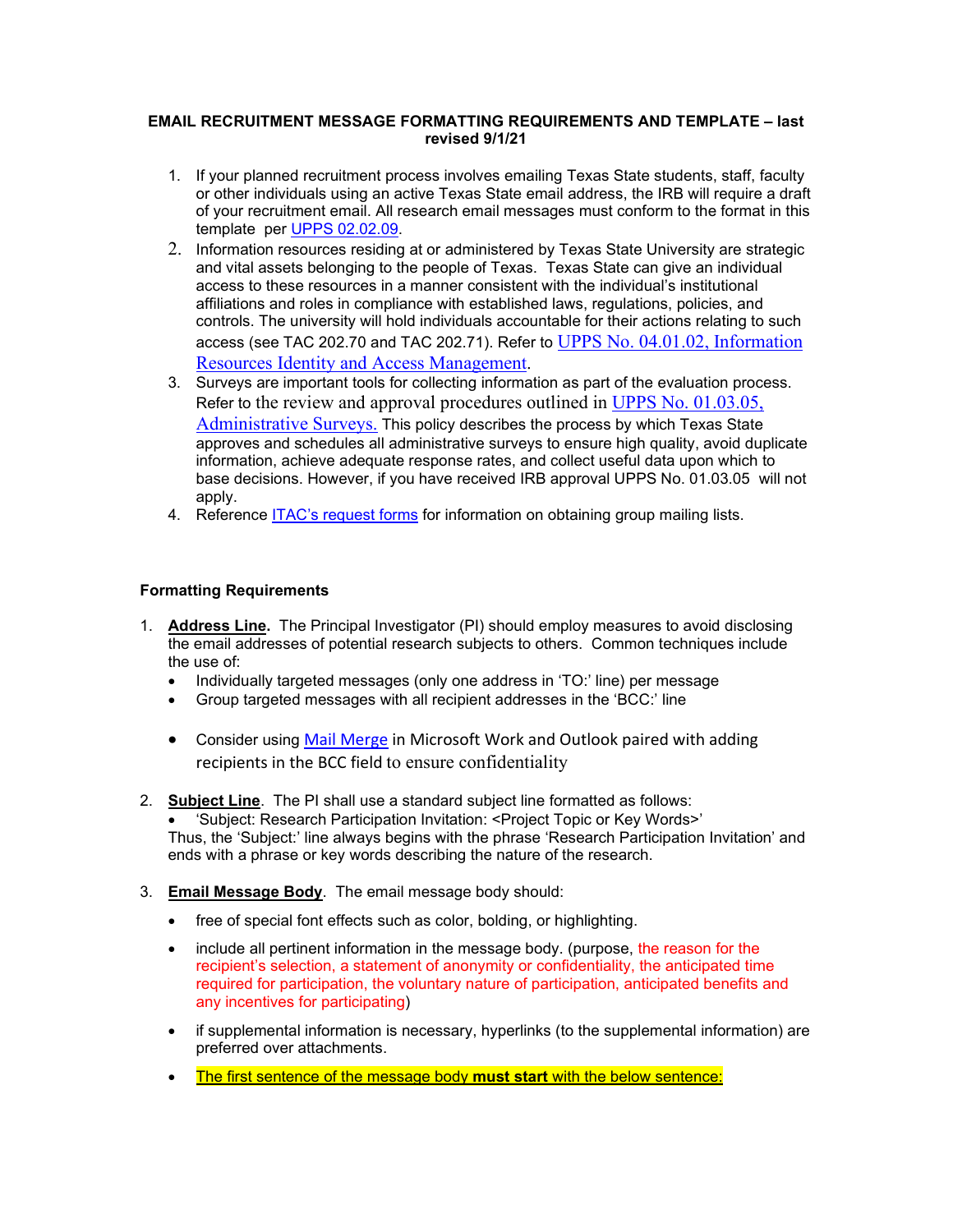"This email message is an approved request for participation in research that has been approved by the Texas State Institutional Review Board (IRB)."

• The body **must close** with the following paragraph:

To participate in this research or ask questions about this research please contact (insert Pl's and faculty advisor's Information including the PI's telephone and email)

This project [insert IRB Reference Number or Exemption Number] was approved by the Texas State IRB on [insert IRB approval date or date of Exemption]. Pertinent questions or concerns about the research, research participants' rights, and/or research-related injuries to participants should be directed to the IRB chair, Dr. Denise Gobert 512-716-2652 – [\(dgobert@txstate.edu\)](mailto:dgobert@txstate.edu) or to Monica Gonzales, IRB Specialist 512-245-2334 - (meg201@txstate.edu